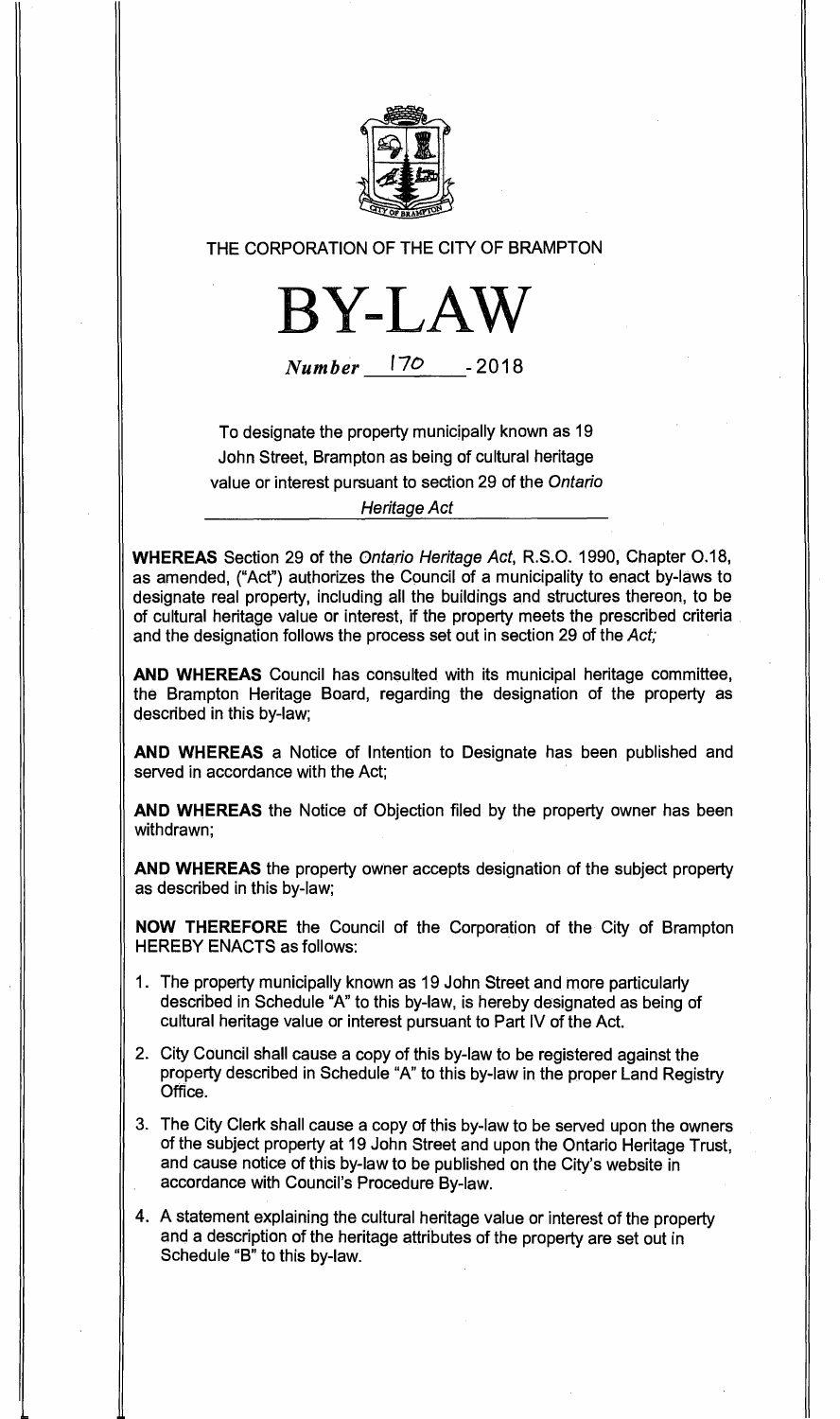**READ a FIRST, SECOND and THIRD TIME and PASSED in Open Council this 11th day of JuLY, 2018.** 

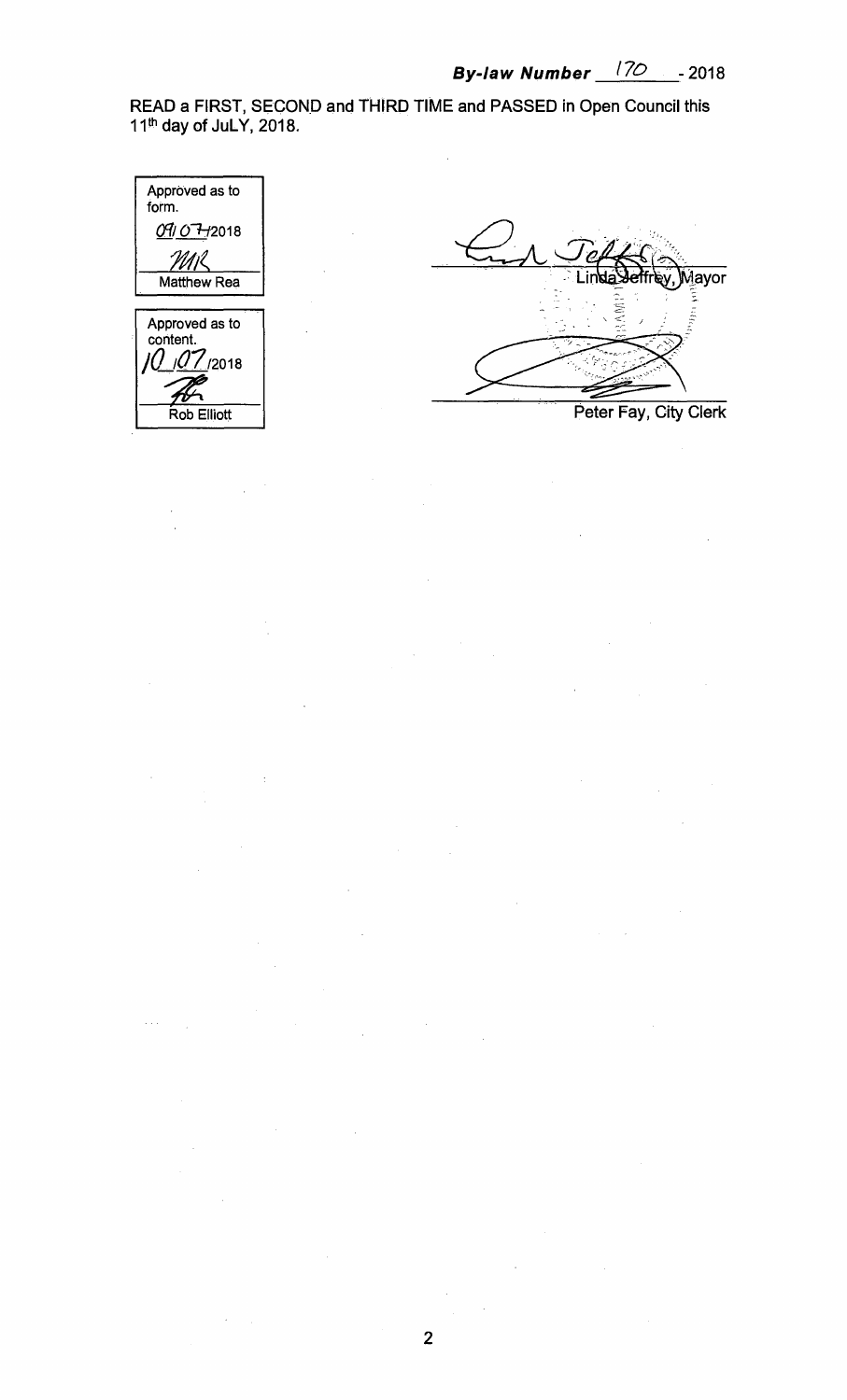## **SCHEDULE "A" TO BY-LAW** (7O-20

### **LEGAL DESCRIPTION OF SUBJECT LANDS**

### **LEGAL DESCRIPTION**

 $\sim$ 

LOT 58 ON PLAN BR6; DESIGNATED AS PART 2 ON PLAN 43R35993; CITY OF **BRAMPTON** 

 $\overline{\phantom{a}}$ 

PIN: 14036-0075 (LT)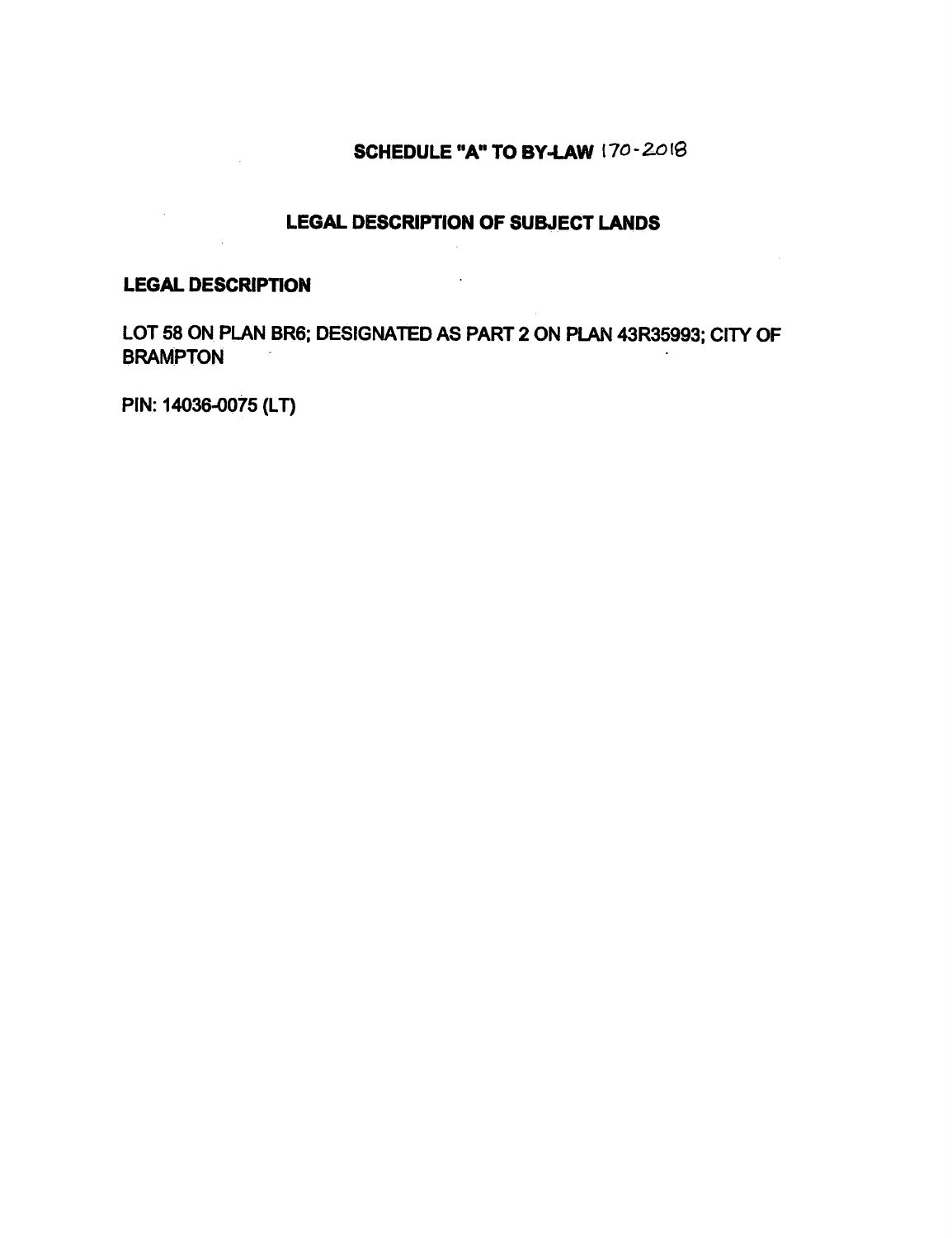### **SCHEDULE "B" TO BY-LAW 170 - 2018**

#### **STATEMENT OF CULTURAL HERITAGE VALUE OR INTEREST**

**The subject property is municipally known as 19 John Street and legally described as in Schedule "A" to this by-law. The property is located on the south side of John Street between Main Street South and Chapel Street and is comprised of the former St. Mary's Catholic Church building, a parking area and a residential building. The former St. Mary's Catholic Church building located on the property meets several of the criteria for designation prescribed by the Province of Ontario under Ontario Heritage Act Regulation 9/06 for the categories of design or physical value, historical/ or associative value and contextual value as follows.** 

#### **Design and Physical Value:**

**The cultural heritage value of the former St. Mary's Catholic Church at 19 John Street is related to its design and physical value as a vernacular place of worship of modest scale and design. The simple masonry structure of the church is distinguished by a front gable roof that is bellcast at the eaves. On the facade, the roofline is stepped and features a large pointed arched window with brick voussoirs. A notable feature of the church is the date stone indicating "1909" as the construction date.** 

#### **Historical and Associative Value:**

**The former St. Mary's Catholic Church is associated with the resiliency of early residents, as well as the evolution and growth of the Catholic religion in Brampton. It is also associated with prominent residents John Lynch and Reverend Cyril Sullivan.** 

**The long history of the Roman Catholic religion In Brampton started with meetings in John Lynch's home where one of the priests would come from St. Paul's in York to minter. Lynch was a prosperous businessman and farmer. He eventually donated land two blocks south of Queen Street East for the first church to be built, as well as a burial ground (now St. Mary's Roman Catholic Cemetery).** 

**This first Catholic church, called the Guardian Angel's Church, was blessed on February 12, 1865. The structure was destroyed by fire in July 1878. The insurance for this structure had expired, leading the congregation to raise funds to rebuild.** 

**The resilient congregation continued meeting in a large room above a local store, and later in the Chisholm's Concert hall. The Old John Street Presbyterian Church (a new structure had been built on Church Street) was subsequently bought and renovated by the Roman Catholic Church. This building was rededicated on February 21, 1879.**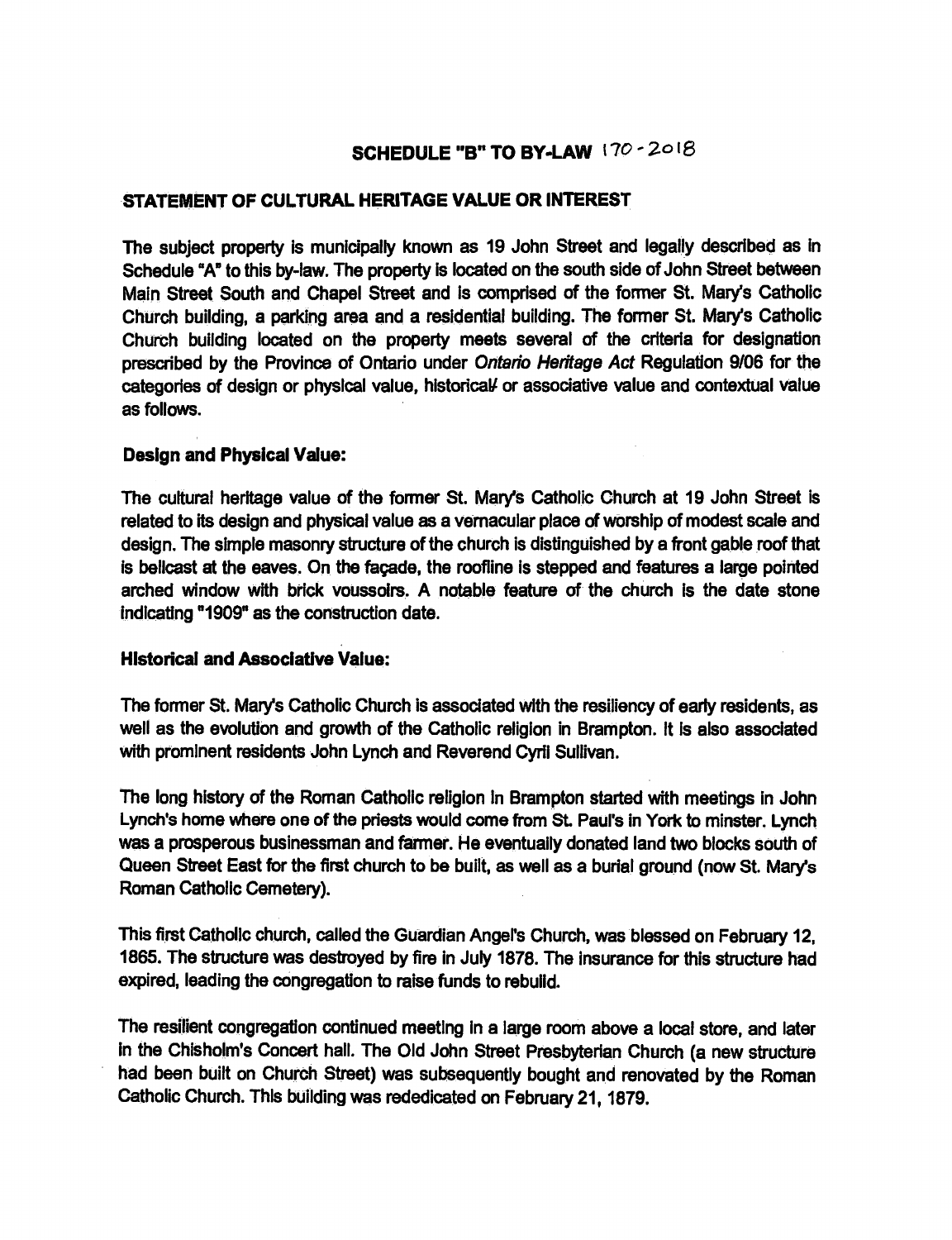The Catholic congregation remained there until 1910 when St. Mary's Church was built at 19 John Street The church was constructed under the guidance and direction of Father Egan. On Wednesday November 3, 1909 the cornerstone of the new church was blessed by Reverend John Hand, as delegated by the Most Reverend Fergus Patrick McEvay, Archbishop of Toronto in the presence of a large number of citizens. The church was opened and blessed by Archbishop McEvay on February 20, 1910. The first resident Roman Catholic priest in Brampton, Reverend J. T. Egan, was appointed in 1919.

The former St. Mary's Catholic Church is associated with Reverend Cyril Sullivan, who was appointed to St. Mary's in 1946 and served the parish for 26 years. Sullivan is also credited with starting the Brampton Catholic School board. A supporter of religious education, he brought together 300 parishioners to start the board. Sullivan's contribution to the community is recognized through the naming of a school and the local Knights of Columbus council in his honour. One of the parish's most notable undertakings was the building of the new St. Mary's Church on Main Street South in 1964, which replaced the John Street building.

#### **Contextual Value:**

The former St. Mary's Catholic Church holds contextual value as it supports the late 19th and early 20th century character of John Street. Located across from a modem high-rise, the church has cultural heritage value as a surviving vestige of Brampton's modest beginnings. It is located within the 'Four Corners' neighbourhood, the civic, religious and commercial heart of Old Brampton. The church is within close proximity to other listed and designated heritage sites, including St. Paul's United Church, The Boyle House, and First Baptist Church.

#### **DESCRIPTION OF THE HERITAGE ATTRIBUTES OF THE PROPERTY:**

The Identified heritage attributes of the property are vested solely within the former St. Mary's Catholic Church building's front (north) facade and equidistant portions of its westerly wail and former external easterly wall (now an interior wall and partially exterior wall) to a point measuring up to 1.524 metres (5 feet) south of the front facade as shown in the attached Schedule "C".

The heritage attributes are:

- Red brick exterior, laid in common bond pattern
- Front gable roof with bellcast eaves and stepped roofline on façade
- o Cornerstone Indicating "1909" as date of construction
- Pointed arch window with voussoirs on the facade
- e Wood soffits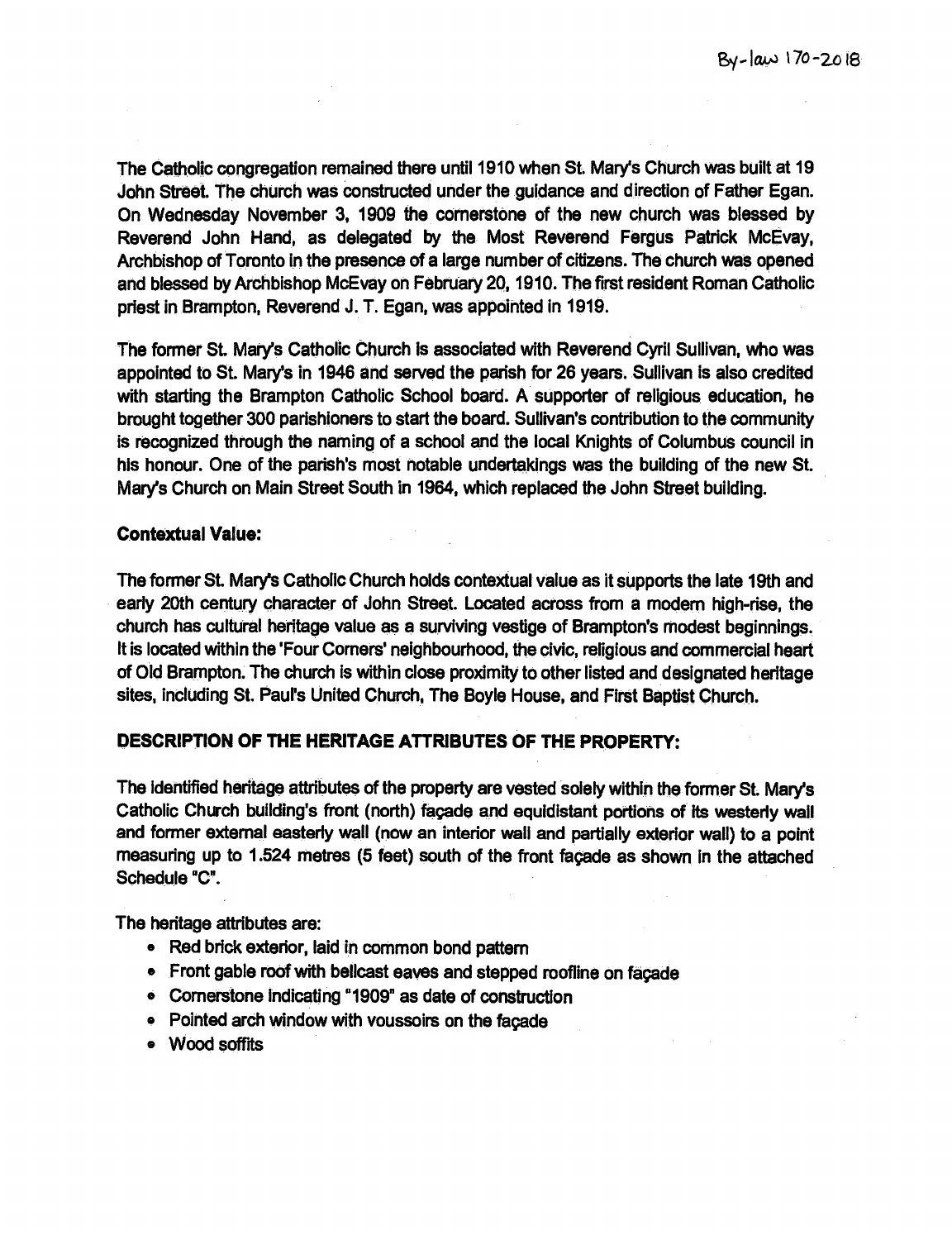

**SCHEDULE "C-1" TO BY-LAW LOCATION OF PROPERTY SUBJECT TO DESIGNATION BY-LAW (70-20 1\$**

**LOCATION OF CHURCH WITHIN PROPERTY [SEE SCHEDULE "C-21**